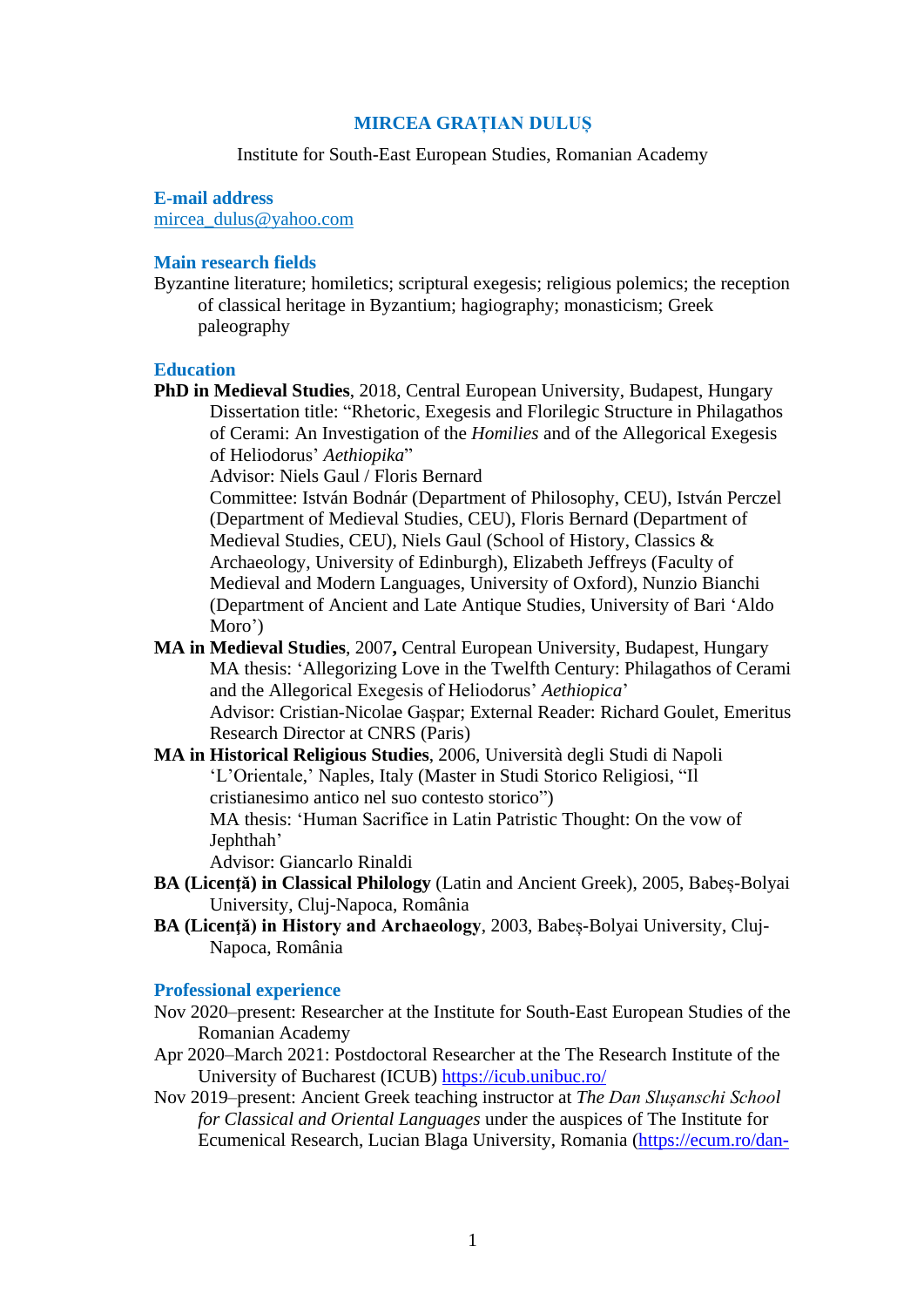[slusanschi-school-of-classical-and-oriental-languages/2020-2/](https://ecum.ro/dan-slusanschi-school-of-classical-and-oriental-languages/2020-2/) (Intermediate and Upper intermediate level)

- June 2018–Feb 2019: Postdoctoral Researcher at the Center for Eastern Mediterranean Studies, Central European University
- 2018–2021: History and Latin language teacher at the "Lucian Blaga" Theoretical High School," Oradea (2016–2017); Latin language teacher at the "Nicolae Bălcescu" Secondary School, Oradea and the "Nicolae Bolcaș" Pedagogical Vocational Highschool, Beiuş (present).
- Sept–Dec 2018: Teaching assistant for the *Byzantine Text Seminar*, 'Greek prose and verse from Norman Sicily', Central European University, Budapest.

*Archaeological excavations*:

July-Aug 2000: Ulpia Traiana Sarmizegetusa (Romania)

July-Aug 2001: Ulpia Traiana Sarmizegetusa

July 2002: Ulpia Traiana Sarmizegetusa

Aug 2002: Carnuntum (Petronelle-Carnuntum), Austria

*Conference co-organizer*:

CEMS 2013 International Graduate Conference, 'Tradition and Transformation: Dissent and Consent in the Mediterranean' (Budapest, 30 May–1 June 2013) <https://cems.ceu.edu/cems-graduate-conference-2013>

# **Research projects and grants**

- Nov 2020–present: research project under the auspices of the Institute for South-East European Studies of the Romanian Academy: Philagathos of Cerami, *Homily*  $LV (Matrit. gr. 4554, f. 139<sup>v</sup> - 143<sup>r</sup>)$ : Text, translation, and commentary
- Apr 2020–March 2021: research project at The Research Institute of the University of Bucharest (ICUB): "Orthodoxy and Ancient Polemics in the Norman Kingdom of Sicily: Philagathos of Cerami and Neilos Doxapatres", [\(https://icub.unibuc.ro/user/mircea+dulus/\)](https://icub.unibuc.ro/user/mircea+dulus/)
- June 2018–Feb 2019: research project under the auspices of The Center for Eastern Mediterranean Studies, Central European University: "Toward a reassessment of Byzantine Platonism: The Case of Philagathos of Cerami," (Principal investigator István Perczel)

# **Fellowships**

- Apr 2020–March 2021: Postdoctoral Fellowship, The Research Institute of the University of Bucharest (ICUB)
- Jan 2020: ReIReS International Scholarships in Religious Studies awarded for research at the Katholieke Universiteit Leuven/KU Leuven, Belgium: Maurits Sabbe Library, Rare and Precious Books [\(https://reires.eu/call-for-proposals](https://reires.eu/call-for-proposals-tasc-and-taad/)[tasc-and-taad/\)](https://reires.eu/call-for-proposals-tasc-and-taad/)
- June–Aug 2013: Summer Fellowship awarded by the Dumbarton Oaks Research Library and Collection, Harvard University
- Oct–Nov 2012: Short-Term Pre-Doctoral Residency awarded by the Dumbarton Oaks Research Library and Collection, Harvard University
- Sept–Nov 2011: Doctoral Research Support Grant, awarded by Central European University, for conducting research at the University of Bari 'Aldo Moro'
- May–June 2010: Research grant at the *Centro di Studi Normanno*-*Svevi* Università degli Studi di Bari Aldo Moro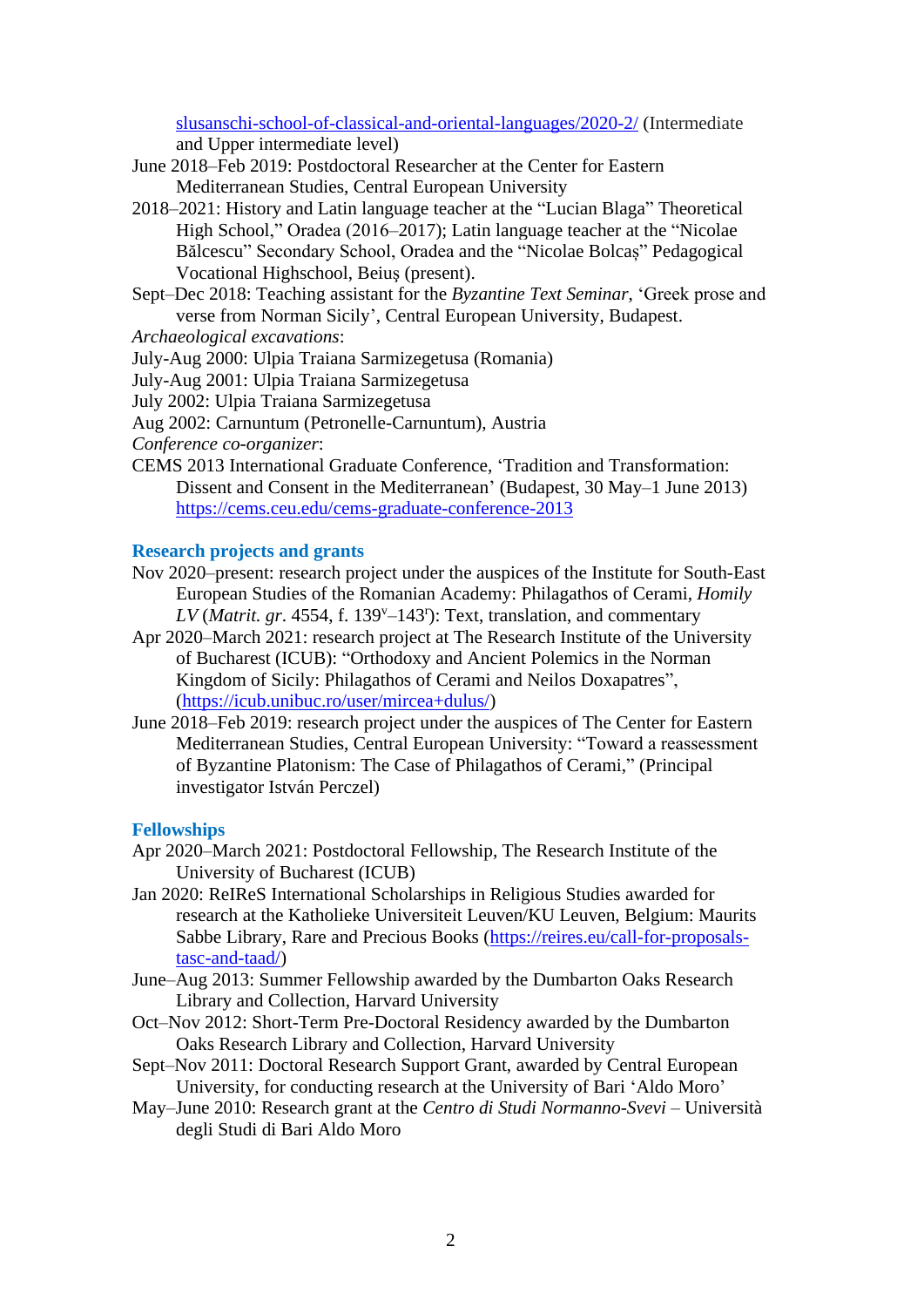- Oct 2009–July 2010: Fellowship at The New Europe College, Institute for Advanced Studies, Bucharest
- June–July 2009: THYESPA, scholarship for the intensive Summer Programme of Modern Greek Language for Foreigners at the National and Kapodistrian University of Athens,
- Feb–June 2009: Erasmus Exchange Mobility Program at the National and Kapodistrian University of Athens, Department of Byzantine Literature
- 2008–2012: Open Society Foundation, Scholarship for the PhD program in Medieval Studies, Central European University, Budapest, Hungary
- 2007–2008: Open Society Foundation, Scholarship for the MA program in Medieval Studies, Central European University, Budapest, Hungary

#### **Professional service (membership)**

Romanian Society for Byzantine Studies

Editorial board of *Études byzantines et post*-*byzantines*, *Nouvelle série,* published under the auspices of the Romanian Society for Byzantine Studies and the Institute for South-East European Studies of the Romanian Academy

## **Publications**

### **Articles in journals**

- "Philagathos of Cerami, Procopius of Gaza and the Rhetoric of Appropriation," *Greek, Roman and Byzantine Studies*, 60.3 (2020): 472–497.
- "Allegorizing Love in Twelfth Century Sicily: Philagathos of Cerami, Heliodorus' *Aethiopica* and the Christian Tradition," *Annual of Medieval Studies at CEU*, numărul 14 (2008): 47–65.
- Review of *Unpredictability and Presence: Norwegian Kingship in the High Middle Ages*, de Hans Jacob Orning, Leiden, Brill, 2008 in *European Review of History*, 18 (2011): 571–573.
- "Debating Human Sacrifice in Latin Patristic. On the Vow of Jephthah." *Orma. Revue des études historico-religieuses* 7 (2007): 83–112.
- "Bucolica a IV-a și împrejurările politico-religioase ale vremii," (Virgil's Fourth Eclogue: The Political and Religious Context), *Orma. Revue des études historico-religieuses* 1 (2004): 69–87 ('Babeș-Bolyai' University).

#### **Works in print or forthcoming**

- "Philagathos of Cerami: The Decollation of the John the Baptist." *The Visual Culture of Later Byzantium*, (c. 1081–c.1350) II, ed. Foteini Spingou, Cambridge: Cambridge University Press, 2021, 121–131.
- "Philagathos of Cerami: The Massacre of the Holy Innocents." *The Visual Culture of Later Byzantium*, (c. 1081–c.1350) I, ed. Foteini Spingou, Cambridge: Cambridge University Press, 2021, 274–287.
- "Philagathos of Cerami: The *Ekphrasis* on the Cappella Palatina in Palermo." *The Visual Culture of Later Byzantium*, (c. 1081–c.1350) I, ed. Foteini Spingou, Cambridge: Cambridge University Press, 2021, 888–897.
- "Philagathos of Cerami: On the Raising of the Son of the Widow of Nain." *The Visual Culture of Later Byzantium*, (c. 1081–c.1350) I, ed. Foteini Spingou, Cambridge: Cambridge University Press, 2021, 1099–1112.